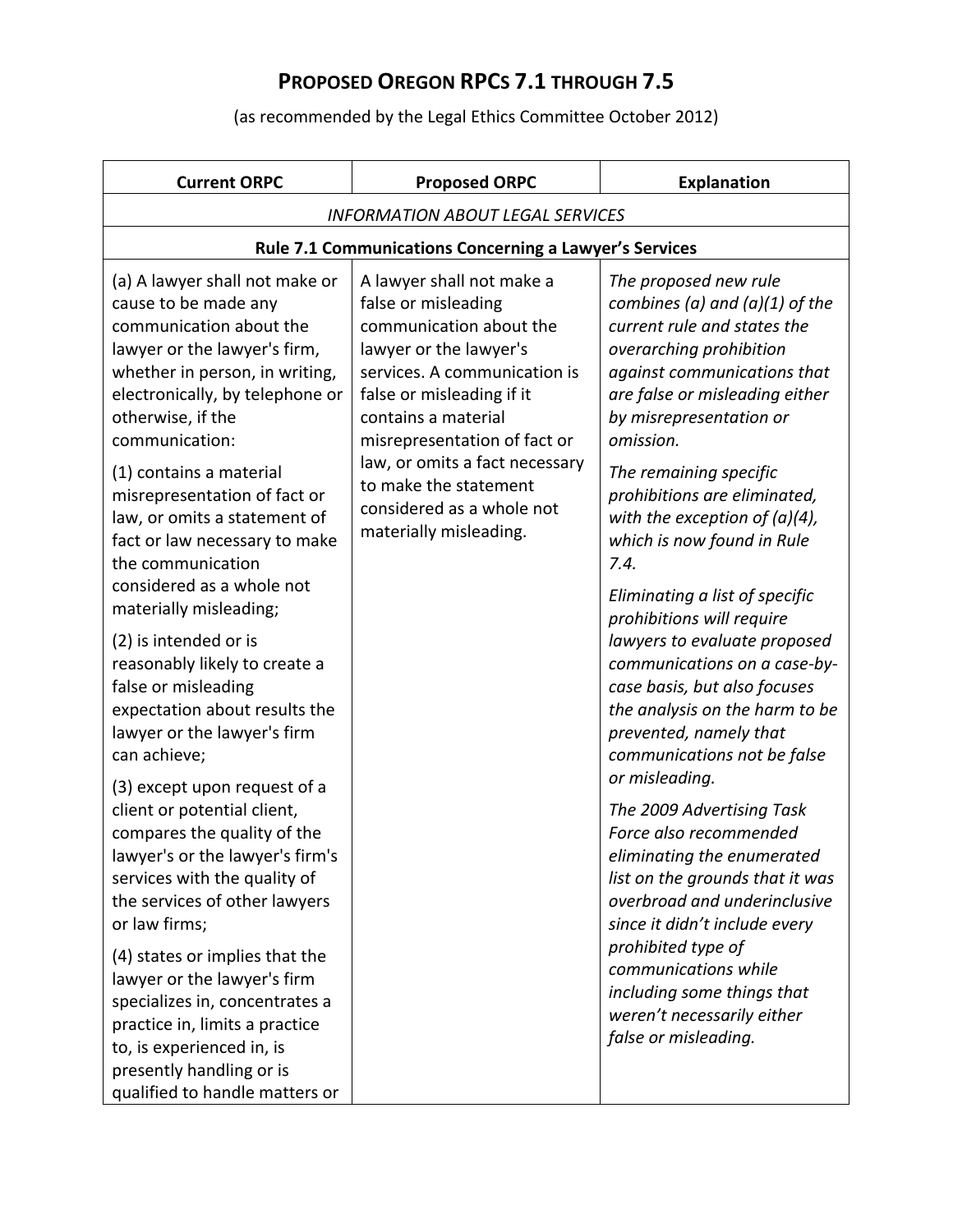| <b>Current ORPC</b>                                                                                                                                                                                                                                                                                                               | <b>Proposed ORPC</b> | <b>Explanation</b> |
|-----------------------------------------------------------------------------------------------------------------------------------------------------------------------------------------------------------------------------------------------------------------------------------------------------------------------------------|----------------------|--------------------|
| areas of law if the statement<br>or implication is false or<br>misleading;                                                                                                                                                                                                                                                        |                      |                    |
| (5) states or implies that the<br>lawyer or the lawyer's firm is<br>in a position to improperly<br>influence any court or other<br>public body or office;                                                                                                                                                                         |                      |                    |
| (6) contains any endorsement<br>or testimonial, unless the<br>communication clearly and<br>conspicuously states that any<br>result that the endorsed<br>lawyer or law firm may<br>achieve on behalf of one<br>client in one matter does not<br>necessarily indicate that<br>similar results can be<br>obtained for other clients; |                      |                    |
| (7) states or implies that one<br>or more persons depicted in<br>the communication are<br>lawyers who practice with the<br>lawyer or the lawyer's firm if<br>they are not;                                                                                                                                                        |                      |                    |
| (8) states or implies that one<br>or more persons depicted in<br>the communication are<br>current clients or former<br>clients of the lawyer or the<br>lawyer's firm if they are not,<br>unless the communication<br>clearly and conspicuously<br>discloses that the persons are<br>actors or actresses;                          |                      |                    |
| (9) states or implies that one<br>or more current or former<br>clients of the lawyer or the                                                                                                                                                                                                                                       |                      |                    |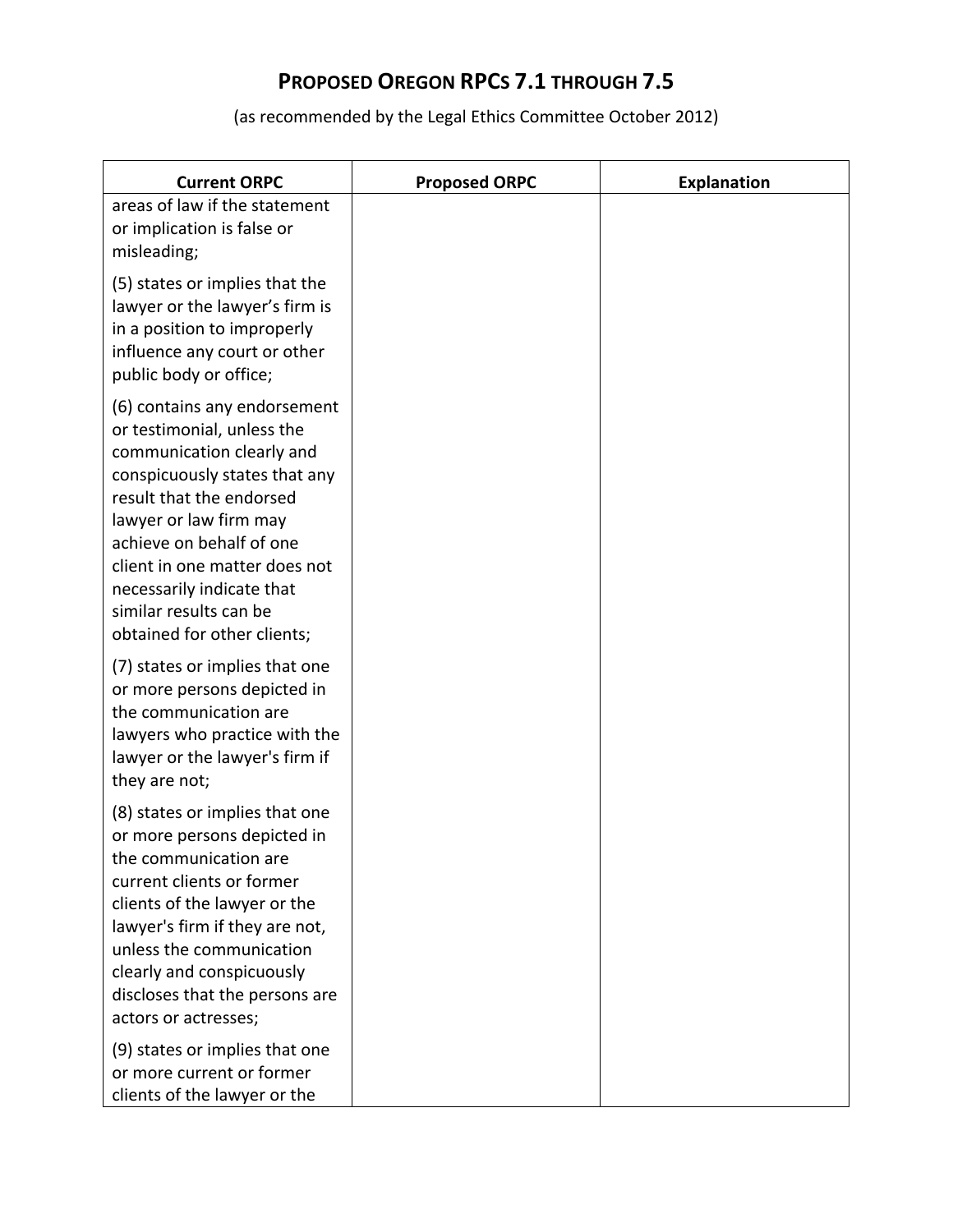| <b>Current ORPC</b>                                                                                                                                                                                                                                                                  | <b>Proposed ORPC</b> | <b>Explanation</b>                                                                                                                                                                             |
|--------------------------------------------------------------------------------------------------------------------------------------------------------------------------------------------------------------------------------------------------------------------------------------|----------------------|------------------------------------------------------------------------------------------------------------------------------------------------------------------------------------------------|
| lawyer's firm have made<br>statements about the lawyer<br>or the lawyer's firm, unless<br>the making of such<br>statements can be factually<br>substantiated;                                                                                                                        |                      |                                                                                                                                                                                                |
| (10) contains any<br>dramatization or recreation of<br>events, such as an automobile<br>accident, a courtroom speech<br>or a negotiation session,<br>unless the communication<br>clearly and conspicuously<br>discloses that a dramatization<br>or recreation is being<br>presented; |                      |                                                                                                                                                                                                |
| (11) is false or misleading in<br>any manner not otherwise<br>described above; or                                                                                                                                                                                                    |                      |                                                                                                                                                                                                |
| (12) violates any other Rule of<br>Professional Conduct or any<br>statute or regulation<br>applicable to solicitation,<br>publicity or advertising by<br>lawyers.                                                                                                                    |                      |                                                                                                                                                                                                |
| (b) An unsolicited<br>communication about a<br>lawyer or the lawyer's firm in<br>which services are being<br>offered must be clearly and<br>conspicuously identified as an<br>advertisement unless it is<br>apparent from the context<br>that it is an advertisement.                |                      | This prohibition is duplicative<br>and unnecessary since a<br>communication whose nature<br>isn't clear from the context is<br>very likely misleading if not<br>false, which is covered above. |
| (c) An unsolicited<br>communication about a<br>lawyer or the lawyer's firm in<br>which services are being                                                                                                                                                                            |                      | This prohibition is now found<br>in Rule 7.2(c).                                                                                                                                               |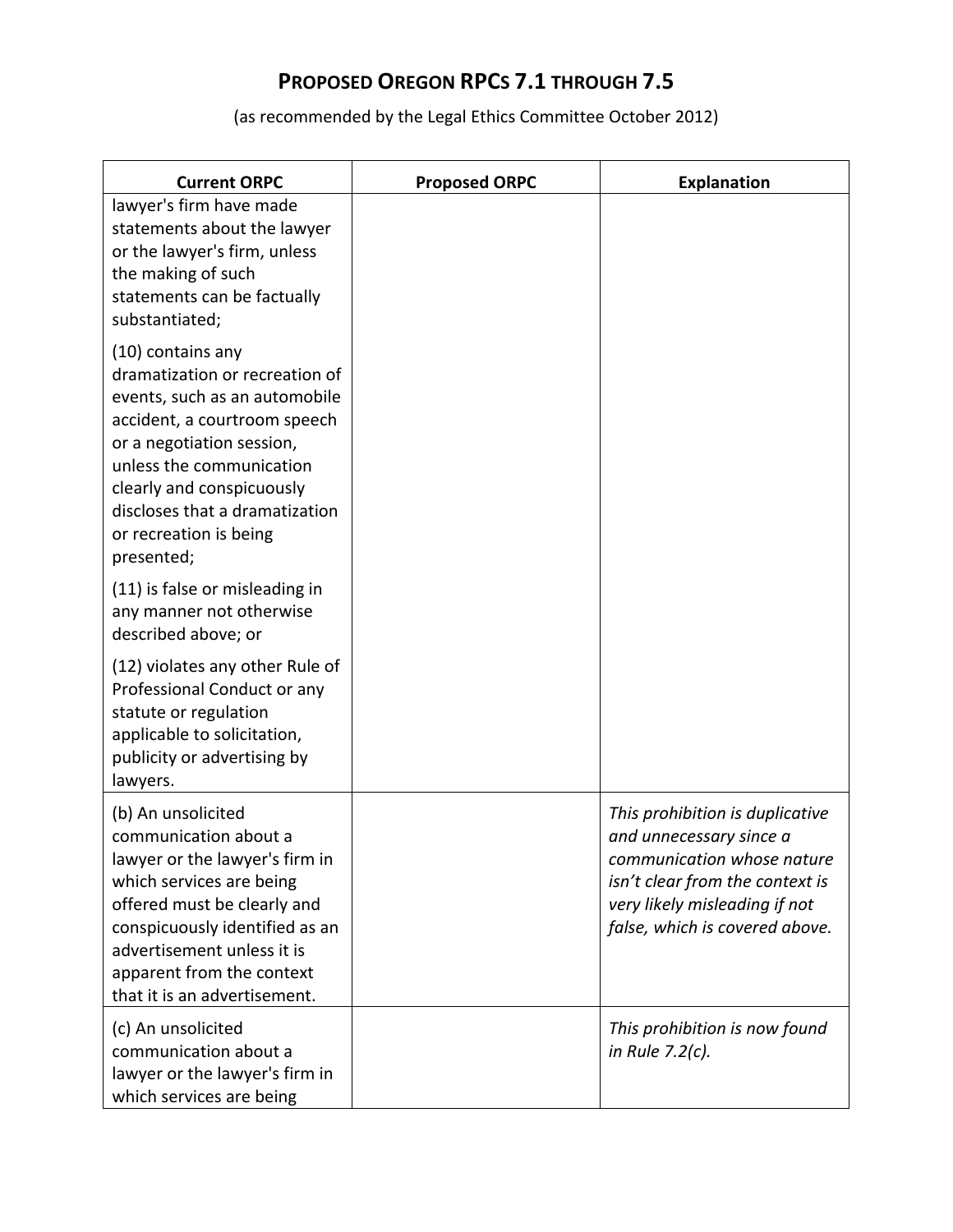| <b>Current ORPC</b>                                                                                                                                                                                                                                                                                                                                                            | <b>Proposed ORPC</b>                                                                                                                                                                   | <b>Explanation</b>                                                                                                                                                                                                                                                                                                 |
|--------------------------------------------------------------------------------------------------------------------------------------------------------------------------------------------------------------------------------------------------------------------------------------------------------------------------------------------------------------------------------|----------------------------------------------------------------------------------------------------------------------------------------------------------------------------------------|--------------------------------------------------------------------------------------------------------------------------------------------------------------------------------------------------------------------------------------------------------------------------------------------------------------------|
| offered must clearly identify<br>the name and post office box<br>or street address of the office<br>of the lawyer or law firm<br>whose services are being<br>offered.                                                                                                                                                                                                          |                                                                                                                                                                                        |                                                                                                                                                                                                                                                                                                                    |
| (d) A lawyer may pay others<br>for disseminating or assisting<br>in the dissemination of<br>communications about the<br>lawyer or the lawyer's firm<br>only to the extent permitted<br>by Rule 7.2.                                                                                                                                                                            |                                                                                                                                                                                        | This provision adds nothing<br>and is duplicative of Rule 7.2,<br>where to and is addressed<br>more particularly.                                                                                                                                                                                                  |
| (e) A lawyer may not engage<br>in joint or group advertising<br>involving more than one<br>lawyer or law firm unless the<br>advertising complies with<br>Rules 7.1, 7.2, and 7.3 as to all<br>involved lawyers or law firms.<br>Notwithstanding this rule, a<br>bona fide lawyer referral<br>service need not identify the<br>names and addresses of<br>participating lawyers. |                                                                                                                                                                                        | This is nothing more than<br>another statement that<br>communications are not<br>permitted if the violate the<br>"false or misleading"<br>standard. It is an unnecessary<br>duplication, particularly with<br>reference to the provisions of<br>Rules 7.2 and 7.3.                                                 |
|                                                                                                                                                                                                                                                                                                                                                                                | <b>Rule 7.2 Advertising</b>                                                                                                                                                            |                                                                                                                                                                                                                                                                                                                    |
| (a) A lawyer may pay the cost<br>of advertisements permitted<br>by these rules and may hire<br>employees or independent<br>contractors to assist as<br>consultants or advisors in<br>marketing a lawyer's or law<br>firm's services. A lawyer shall<br>not otherwise compensate or<br>give anything of value to a<br>person or organization to<br>promote, recommend or        | (a) Subject to the<br>requirements of Rules 7.1 and<br>7.3, a lawyer may advertise<br>services through written,<br>recorded or electronic<br>communication, including<br>public media. | The new rule is a general<br>permission for advertising in<br>various media, provided the<br>communications are not false<br>or misleading and do not<br>involve improper in-person<br>contact.<br>The current prohibition<br>against paying someone else<br>to recommend or secure<br>employment is found in (b). |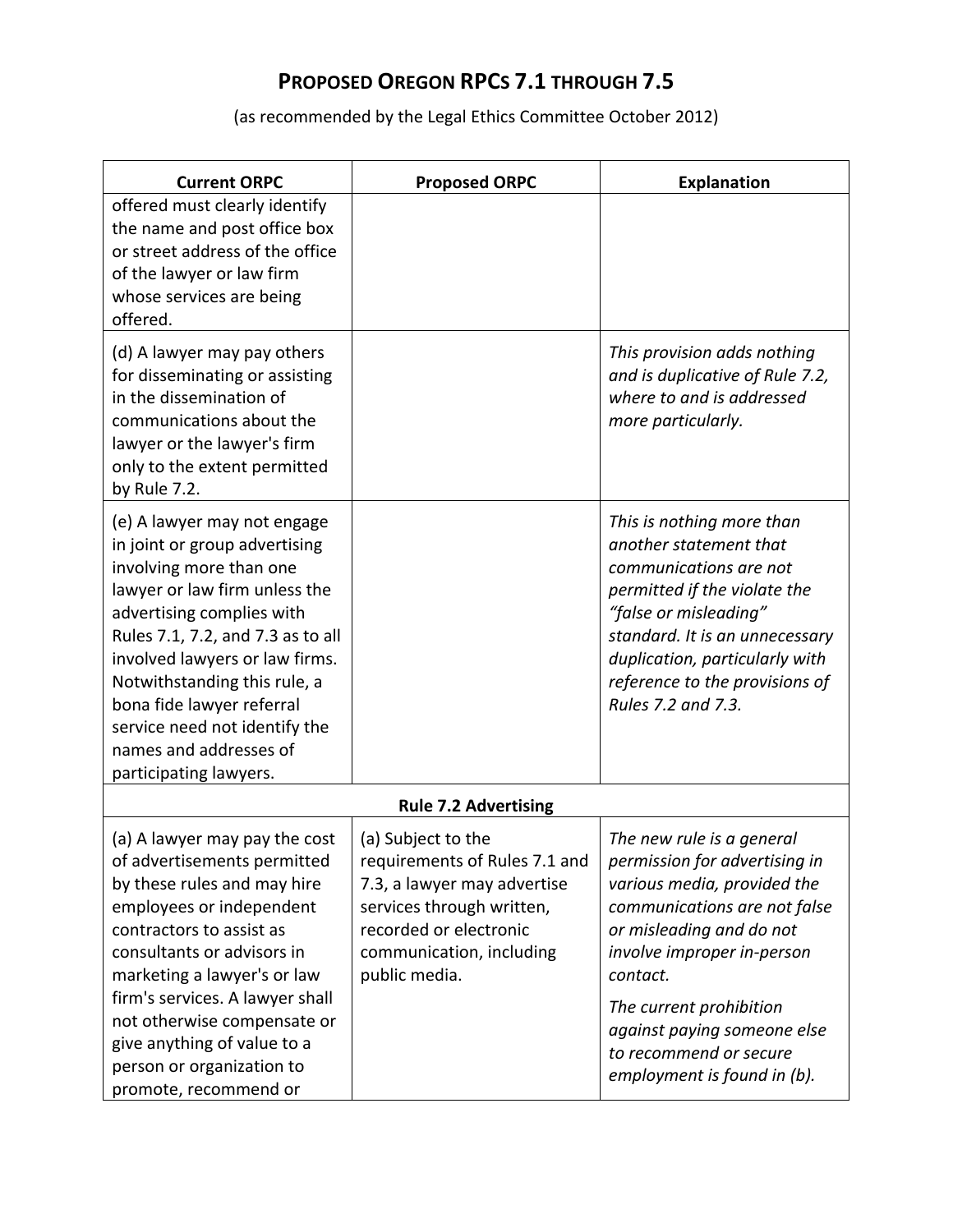| <b>Current ORPC</b>                                                                                                                                                                                                                                                                                                                                                                                                                                                         | <b>Proposed ORPC</b>                                                                                                                                                                                                                                                                                                                                                                                                      | <b>Explanation</b>                                                                                                                                                                                                                                                                                                                                                                                                                                                                                                                                                                                                                                                                                                                                                                                                                                                                                                                |
|-----------------------------------------------------------------------------------------------------------------------------------------------------------------------------------------------------------------------------------------------------------------------------------------------------------------------------------------------------------------------------------------------------------------------------------------------------------------------------|---------------------------------------------------------------------------------------------------------------------------------------------------------------------------------------------------------------------------------------------------------------------------------------------------------------------------------------------------------------------------------------------------------------------------|-----------------------------------------------------------------------------------------------------------------------------------------------------------------------------------------------------------------------------------------------------------------------------------------------------------------------------------------------------------------------------------------------------------------------------------------------------------------------------------------------------------------------------------------------------------------------------------------------------------------------------------------------------------------------------------------------------------------------------------------------------------------------------------------------------------------------------------------------------------------------------------------------------------------------------------|
| secure employment by a<br>client, or as a reward for<br>having made a<br>recommendation resulting in<br>employment by a client,<br>except as permitted by<br>paragraph (c) or Rule 1.17.                                                                                                                                                                                                                                                                                    |                                                                                                                                                                                                                                                                                                                                                                                                                           |                                                                                                                                                                                                                                                                                                                                                                                                                                                                                                                                                                                                                                                                                                                                                                                                                                                                                                                                   |
| (b) A lawyer shall not request<br>or knowingly permit a person<br>or organization to promote,<br>recommend or secure<br>employment by a client<br>through any means that<br>involves false or misleading<br>communications about the<br>lawyer or the lawyer's firm. If<br>a lawyer learns that<br>employment by a client has<br>resulted from false or<br>misleading communications<br>about the lawyer or the<br>lawyer's firm, the lawyer shall<br>so inform the client. | (b) A lawyer shall not give<br>anything of value to a person<br>for recommending the<br>lawyer's services except that a<br>lawyer may<br>(1) pay the reasonable costs<br>of advertisements or<br>communications permitted by<br>this Rule;<br>(2) pay the usual charges of a<br>legal service plan or a not-for-<br>profit lawyer referral service;<br>and<br>(3) pay for a law practice in<br>accordance with Rule 1.17. | The current rule's prohibition<br>on allowing another to<br>promote a lawyer through<br>means involving false or<br>misleading communications is<br>eliminated as unnecessary in<br>light of the overarching<br>prohibition against false and<br>misleading communications in<br>Rule 7.1 and RPC 8.4, which<br>makes it misconduct for a<br>lawyer to violate the rules<br>through the acts of another.<br>New paragraph (b) continues<br>the prohibition against paying<br>another for recommending or<br>securing employment subject<br>to specific exceptions. New<br>$(b)(1)$ is virtually identical to<br>current (a). New $(b)(2)$ is<br>currently found in ORPC<br>$7.2(c)$ .<br>New $(b)(3)$ reiterates<br>language in current ORPC<br>$1.5(e)$ .<br>The committee believes that<br>the structure of the new rule is<br>clearer.<br>[Note: the proposal differs]<br>from ABA MR 7.2(b)in two<br>significant respects. MR |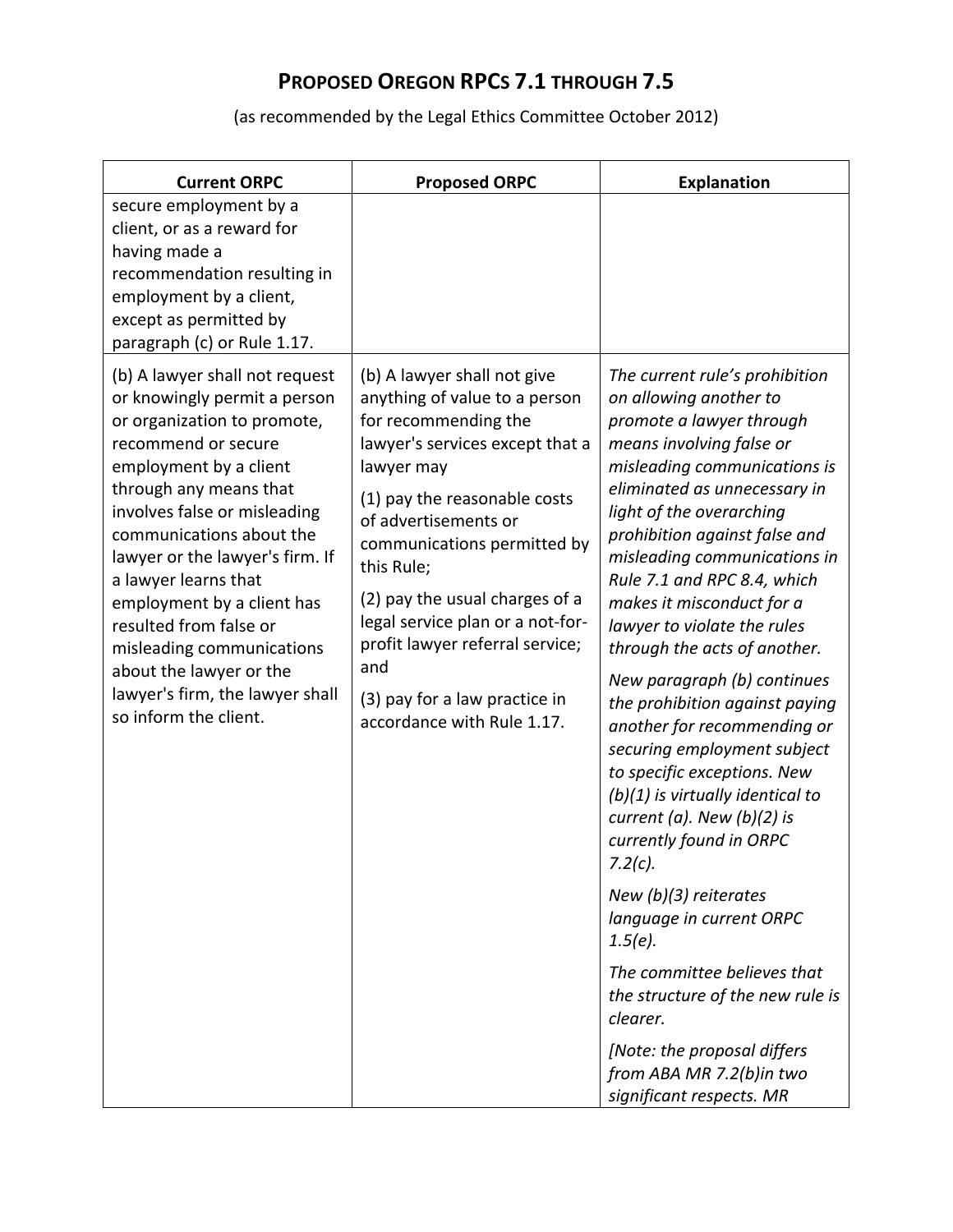| <b>Current ORPC</b>                                                                                                                                                                                                                                                                                                                                                                                                                                       | <b>Proposed ORPC</b> | <b>Explanation</b>                                                                                                                                                                                                                                                                                                                                            |
|-----------------------------------------------------------------------------------------------------------------------------------------------------------------------------------------------------------------------------------------------------------------------------------------------------------------------------------------------------------------------------------------------------------------------------------------------------------|----------------------|---------------------------------------------------------------------------------------------------------------------------------------------------------------------------------------------------------------------------------------------------------------------------------------------------------------------------------------------------------------|
|                                                                                                                                                                                                                                                                                                                                                                                                                                                           |                      | 7.2(b)(2) allows payment to a<br>" qualified" lawyer referral<br>service, which is defined as<br>one approved an "an<br>appropriate regulatory<br>authority." MR 7.2(b)(4)<br>allows reciprocal referral<br>agreements between lawyers<br>or between lawyers and<br>nonlawyer professionals,<br>which is directly contradictory<br>to Oregon RPC 5.4 $(e)$ .] |
| (c) A lawyer or law firm may<br>be recommended, employed<br>or paid by, or cooperate with,<br>a prepaid legal services plan,<br>lawyer referral service, legal<br>service organization or other<br>similar plan, service or<br>organization so long as:<br>(1) the operation of such plan,<br>service or organization does<br>not result in the lawyer or the<br>lawyer's firm violating Rule<br>5.4, Rule 5.5, ORS 9.160, or<br>ORS 9.500 through 9.520; |                      | The permission to participate<br>in legal service plans and<br>referral services is in new Rule<br>7.2(b). The remainder of the<br>current rule is unnecessary<br>since all of the prohibited<br>conduct is covered in other<br>rules, including Oregon RPC<br>5.4, which prohibits lawyer<br>from allowing their judgment<br>to be influenced by others.     |
| (2) the recipient of legal<br>services, and not the plan,<br>service or organization, is<br>recognized as the client;                                                                                                                                                                                                                                                                                                                                     |                      |                                                                                                                                                                                                                                                                                                                                                               |
| (3) no condition or restriction<br>on the exercise of any<br>participating lawyer's<br>professional judgment on<br>behalf of a client is imposed<br>by the plan, service or<br>organization; and<br>(4) such plan, service or                                                                                                                                                                                                                             |                      |                                                                                                                                                                                                                                                                                                                                                               |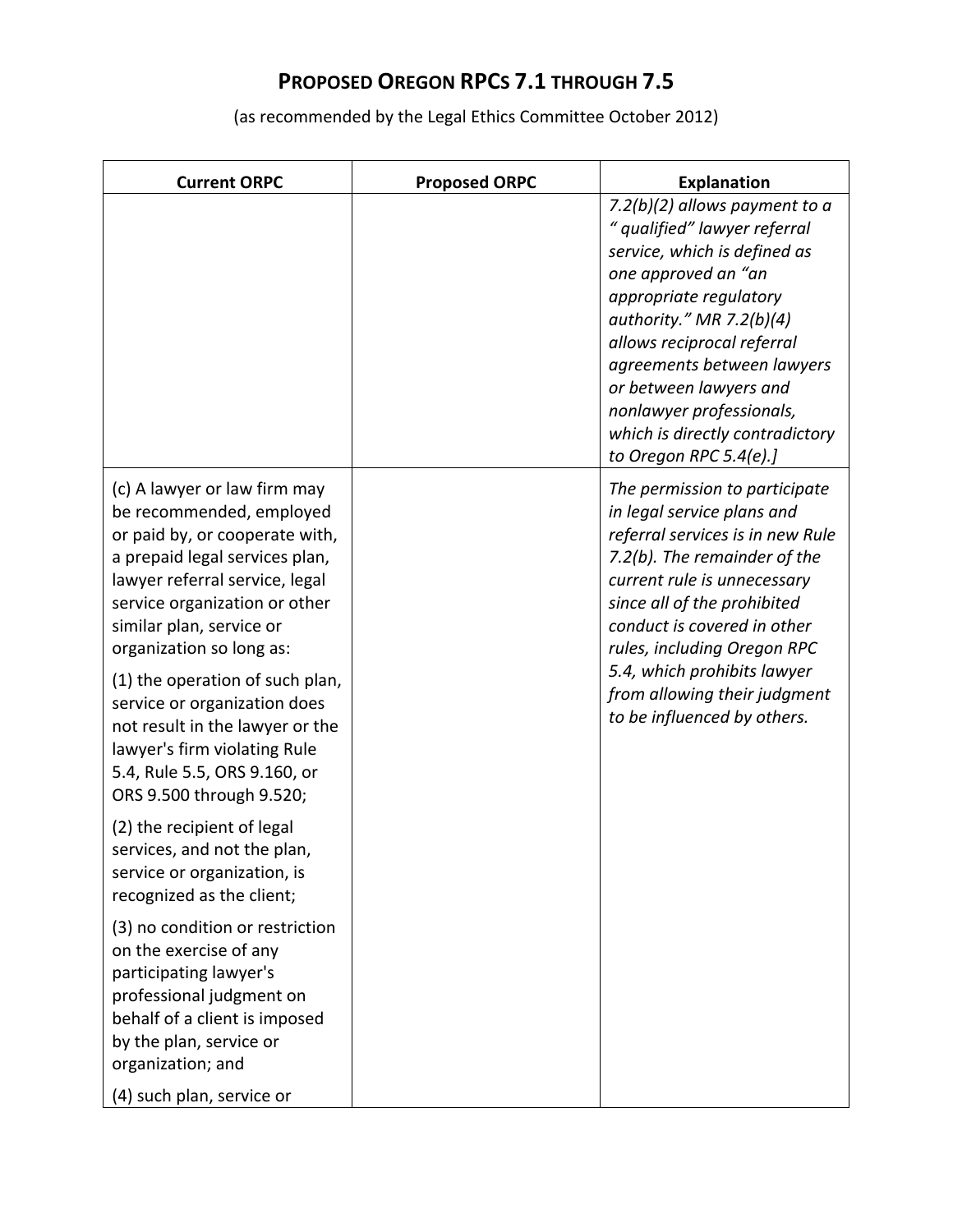| <b>Current ORPC</b>                                                                                                                                                                                                                                                                                                                                                           | <b>Proposed ORPC</b>                                                                                                                                                                                                                                                                                                                                                            | <b>Explanation</b>                                                                                                                       |
|-------------------------------------------------------------------------------------------------------------------------------------------------------------------------------------------------------------------------------------------------------------------------------------------------------------------------------------------------------------------------------|---------------------------------------------------------------------------------------------------------------------------------------------------------------------------------------------------------------------------------------------------------------------------------------------------------------------------------------------------------------------------------|------------------------------------------------------------------------------------------------------------------------------------------|
| organization does not make<br>communications that would<br>violate Rule 7.3 if engaged in<br>by the lawyer.                                                                                                                                                                                                                                                                   |                                                                                                                                                                                                                                                                                                                                                                                 |                                                                                                                                          |
|                                                                                                                                                                                                                                                                                                                                                                               | (c) Any communication made<br>pursuant to this rule shall<br>include the name and office<br>address of at least one lawyer<br>or law firm responsible for its<br>content.                                                                                                                                                                                                       | This paragraph retains what is<br>currently Oregon RPC 7.1(c).                                                                           |
|                                                                                                                                                                                                                                                                                                                                                                               | <b>Rule 7.3 Direct Contact with Prospective Clients</b>                                                                                                                                                                                                                                                                                                                         |                                                                                                                                          |
| (a) A lawyer shall not by in-<br>person, live telephone or real-<br>time electronic contact solicit<br>professional employment<br>from a prospective client<br>when a significant motive for<br>the lawyer's doing so is the<br>lawyer's pecuniary gain,<br>unless the person contacted:<br>(1) is a lawyer; or<br>(2) has a family, close<br>personal, or prior professional | (a) A lawyer shall not by in-<br>person, live telephone or real-<br>time electronic contact solicit<br>professional employment<br>from a prospective client<br>when a significant motive for<br>the lawyer's doing so is the<br>lawyer's pecuniary gain,<br>unless the person contacted:<br>$(1)$ is a lawyer; or<br>(2) has a family, close<br>personal, or prior professional | The proposed new rule is<br>identical to current Oregon<br>RPC 7.3(a).                                                                   |
| relationship with the lawyer.                                                                                                                                                                                                                                                                                                                                                 | relationship with the lawyer.                                                                                                                                                                                                                                                                                                                                                   |                                                                                                                                          |
| (b) A lawyer shall not solicit<br>professional employment<br>from a prospective client by<br>written, recorded or<br>electronic communication or<br>by in-person, telephone or<br>real-time electronic contact<br>even when not otherwise<br>prohibited by paragraph (a),<br>if:                                                                                              | (b) A lawyer shall not solicit<br>professional employment<br>from a prospective client by<br>written, recorded or<br>electronic communication or<br>by in-person, telephone or<br>real-time electronic contact<br>even when not otherwise<br>prohibited by paragraph (a),<br>if:                                                                                                | The proposed rule retains<br>Oregon's (b)(1), which was<br>eliminated from the Model<br>Rule for reasons that are not<br>entirely clear. |
| (1) the lawyer knows or<br>reasonably should know that<br>the physical, emotional or                                                                                                                                                                                                                                                                                          | (1) the lawyer knows or<br>reasonably should know that<br>the physical, emotional or                                                                                                                                                                                                                                                                                            |                                                                                                                                          |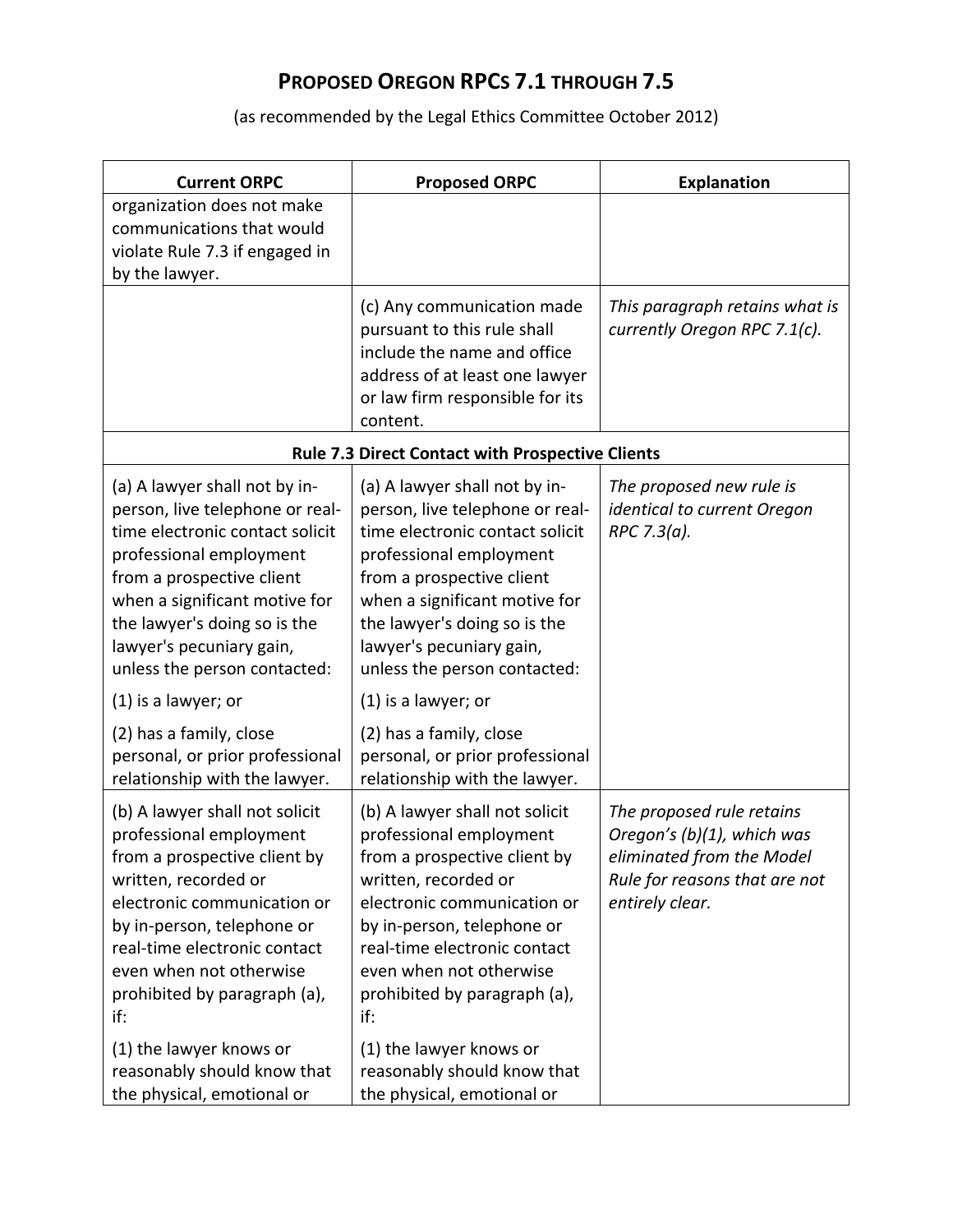| <b>Current ORPC</b>                                                                                                                                                                                                                                                                                                                                                                                                                                                                                                                | <b>Proposed ORPC</b>                                                                                                                                                                                                                                                                                                                                                                                                                                                                                            | <b>Explanation</b>                                                                                                                                                                                                                                                                                                                                                                                                                                                                                                                 |
|------------------------------------------------------------------------------------------------------------------------------------------------------------------------------------------------------------------------------------------------------------------------------------------------------------------------------------------------------------------------------------------------------------------------------------------------------------------------------------------------------------------------------------|-----------------------------------------------------------------------------------------------------------------------------------------------------------------------------------------------------------------------------------------------------------------------------------------------------------------------------------------------------------------------------------------------------------------------------------------------------------------------------------------------------------------|------------------------------------------------------------------------------------------------------------------------------------------------------------------------------------------------------------------------------------------------------------------------------------------------------------------------------------------------------------------------------------------------------------------------------------------------------------------------------------------------------------------------------------|
| mental state of the<br>prospective client is such that<br>the person could not exercise<br>reasonable judgment in<br>employing a lawyer;                                                                                                                                                                                                                                                                                                                                                                                           | mental state of the<br>prospective client is such that<br>the person could not exercise<br>reasonable judgment in<br>employing a lawyer;                                                                                                                                                                                                                                                                                                                                                                        |                                                                                                                                                                                                                                                                                                                                                                                                                                                                                                                                    |
| (2) the prospective client has<br>made known to the lawyer a<br>desire not to be solicited by<br>the lawyer; or                                                                                                                                                                                                                                                                                                                                                                                                                    | (2) the prospective client has<br>made known to the lawyer a<br>desire not to be solicited by<br>the lawyer; or                                                                                                                                                                                                                                                                                                                                                                                                 |                                                                                                                                                                                                                                                                                                                                                                                                                                                                                                                                    |
| (3) the solicitation involves<br>coercion, duress or<br>harassment.                                                                                                                                                                                                                                                                                                                                                                                                                                                                | (3) the solicitation involves<br>coercion, duress or<br>harassment.                                                                                                                                                                                                                                                                                                                                                                                                                                             |                                                                                                                                                                                                                                                                                                                                                                                                                                                                                                                                    |
| (c) Every written, recorded or<br>electronic communication<br>from a lawyer soliciting<br>professional employment<br>from a prospective client<br>known to be in need of legal<br>services in a particular matter<br>shall include the words<br>"Advertisement" in noticeable<br>and clearly readable fashion<br>on the outside envelope, if<br>any, and at the beginning and<br>ending of any recorded or<br>electronic communication,<br>unless the recipient of the<br>communication is a person<br>specified in paragraph (a). | (c) Every written, recorded or<br>electronic communication<br>from a lawyer soliciting<br>professional employment<br>from a prospective client<br>known to be in need of legal<br>services in a particular matter<br>shall include the words<br>"Advertising Material" on the<br>outside envelope, if any, and<br>at the beginning and ending<br>of any recorded or electronic<br>communication, unless the<br>recipient of the<br>communication is a person<br>specified in paragraphs (a)(1)<br>or $(a)(2)$ . | The new rule is virtually<br>identical to the current rule,<br>except that the new rule<br>requires the words<br>"Advertising Material" instead<br>of "Advertisement." It also<br>eliminates the requirement<br>that the words be "in<br>noticeable and clearly<br>readable fashion," on the<br>ground that the phrase is<br>open to varying interpretation<br>and because if the notification<br>of "Advertising Material" isn't<br>sufficiently readable it<br>constitutes no notice and<br>would be a violation of the<br>rule. |
| (d) Notwithstanding the<br>prohibitions in paragraph (a),<br>a lawyer may participate with<br>a prepaid or group legal<br>service plan operated by an<br>organization not owned or<br>directed by the lawyer that<br>uses in-person or telephone                                                                                                                                                                                                                                                                                   | (d) Notwithstanding the<br>prohibitions in paragraph (a),<br>a lawyer may participate with<br>a prepaid or group legal<br>service plan operated by an<br>organization not owned or<br>directed by the lawyer that<br>uses in-person or telephone                                                                                                                                                                                                                                                                | The new rule is identical to the<br>current rule.                                                                                                                                                                                                                                                                                                                                                                                                                                                                                  |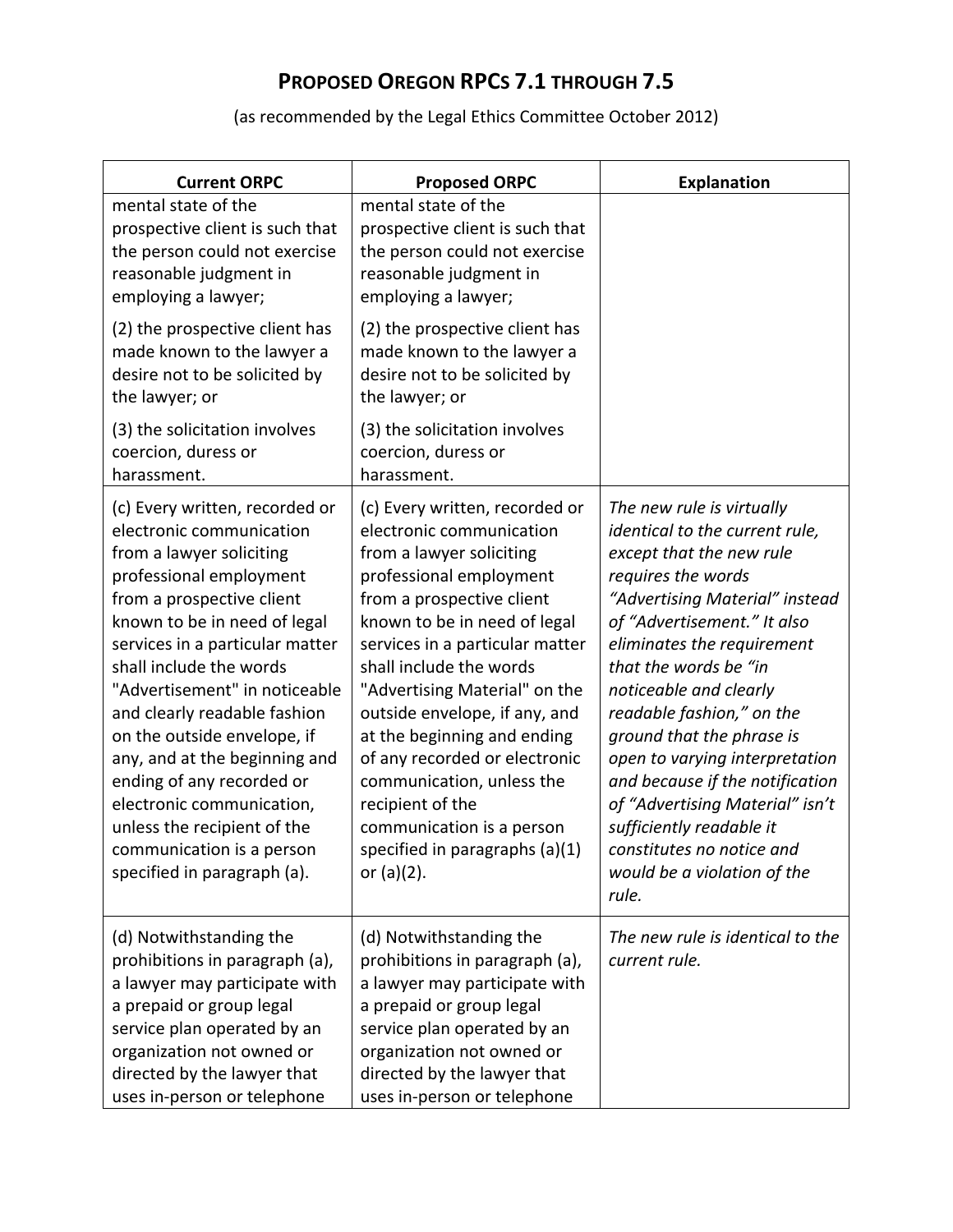| <b>Current ORPC</b>             | <b>Proposed ORPC</b>            | <b>Explanation</b>                                                                                                                                                                                              |
|---------------------------------|---------------------------------|-----------------------------------------------------------------------------------------------------------------------------------------------------------------------------------------------------------------|
| contact to solicit              | contact to solicit              |                                                                                                                                                                                                                 |
| memberships or subscriptions    | memberships or subscriptions    |                                                                                                                                                                                                                 |
| for the plan from persons who   | for the plan from persons who   |                                                                                                                                                                                                                 |
| are not known to need legal     | are not known to need legal     |                                                                                                                                                                                                                 |
| services in a particular matter | services in a particular matter |                                                                                                                                                                                                                 |
| covered by the plan.            | covered by the plan.            |                                                                                                                                                                                                                 |
|                                 | Rule 7.4 (Reserved)             |                                                                                                                                                                                                                 |
|                                 |                                 | ABA MR 7.4 provides:                                                                                                                                                                                            |
|                                 |                                 | <b>Rule 7.4 Communication of Fields of</b><br><b>Practice and Specialization</b>                                                                                                                                |
|                                 |                                 | (a) A lawyer may communicate the<br>fact that the lawyer does or does<br>not practice in particular fields of<br>law.                                                                                           |
|                                 |                                 | (b) A lawyer admitted to engage in<br>patent practice before the United<br><b>States Patent and Trademark Office</b><br>may use the designation "Patent<br>Attorney" or a substantially similar<br>designation. |
|                                 |                                 | (c) A lawyer engaged in Admiralty<br>practice may use the designation<br>"Admiralty," "Proctor in Admiralty"<br>or a substantially similar<br>designation.                                                      |
|                                 |                                 | (d) A lawyer shall not state or imply<br>that a lawyer is certified as a<br>specialist in a particular field of law,<br>unless:                                                                                 |
|                                 |                                 | (1) the lawyer has been certified as<br>a specialist by an organization that<br>has been approved by an<br>appropriate state authority or that<br>has been accredited by the<br>American Bar Association; and   |
|                                 |                                 | (2) the name of the certifying<br>organization is clearly identified in<br>the communication.                                                                                                                   |
|                                 |                                 | The committee recommends<br>not adopting any of the<br>provisions on the ground that                                                                                                                            |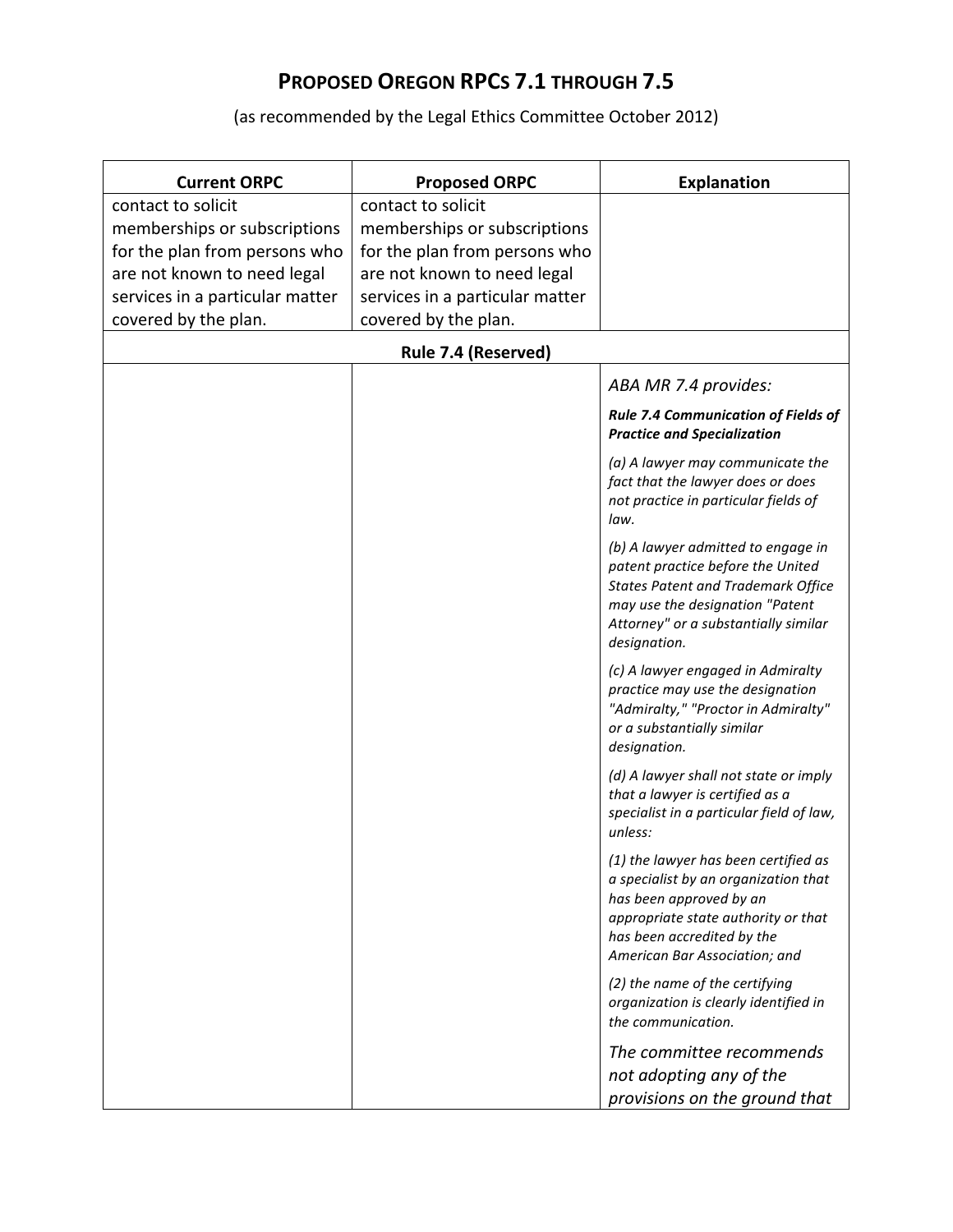| <b>Current ORPC</b>                                                                                                                                                                                                                                                                                                                                                                                                                                                        | <b>Proposed ORPC</b>                                                                                                                                                                                                                                                                                                                                                        | <b>Explanation</b>                                                                                                                                                                                                                                                                                                                                                                                                                                                                                                                        |
|----------------------------------------------------------------------------------------------------------------------------------------------------------------------------------------------------------------------------------------------------------------------------------------------------------------------------------------------------------------------------------------------------------------------------------------------------------------------------|-----------------------------------------------------------------------------------------------------------------------------------------------------------------------------------------------------------------------------------------------------------------------------------------------------------------------------------------------------------------------------|-------------------------------------------------------------------------------------------------------------------------------------------------------------------------------------------------------------------------------------------------------------------------------------------------------------------------------------------------------------------------------------------------------------------------------------------------------------------------------------------------------------------------------------------|
|                                                                                                                                                                                                                                                                                                                                                                                                                                                                            |                                                                                                                                                                                                                                                                                                                                                                             | they are unnecessarily<br>duplicative of the overarching<br>prohibition against false or<br>misleading communications.                                                                                                                                                                                                                                                                                                                                                                                                                    |
|                                                                                                                                                                                                                                                                                                                                                                                                                                                                            | <b>Rule 7.5 Firm Names and Letterheads</b>                                                                                                                                                                                                                                                                                                                                  |                                                                                                                                                                                                                                                                                                                                                                                                                                                                                                                                           |
| (a) A lawyer may use<br>professional announcement<br>cards, office signs,<br>letterheads, telephone and<br>electronic directory listings,<br>legal directory listings or<br>other professional notices so<br>long as the information<br>contained therein complies<br>with Rule 7.1 and other<br>applicable Rules.                                                                                                                                                         | (a) A lawyer shall not use a<br>firm name, letterhead or<br>other professional designation<br>that violates Rule 7.1. A trade<br>name may be used by a<br>lawyer in private practice if it<br>does not imply a connection<br>with a government agency or<br>with a public or charitable<br>legal services organization<br>and is not otherwise in<br>violation of Rule 7.1. | This new rule is similar current<br>Oregon RPC 7.5(a), but<br>includes the permission to use<br>a trade name that is currently<br>in Oregon RPC 7.5(c)(2). The<br>phrase "professional<br>designation" is broad enough<br>to capture the listings<br>enumerated in the current<br>rule as well as other, more<br>modern, uses of firm names. It<br>also includes the prohibition<br>against falsely implying a<br>connection with government<br>or charitable organization<br>that is currently in Oregon<br>RPC 7.1(a)(5) and 7.5(c)(2). |
| (b) A lawyer may be<br>designated "Of Counsel" on a<br>letterhead if the lawyer has a<br>continuing professional<br>relationship with a lawyer or<br>law firm, other than as a<br>partner or associate. A lawyer<br>may be designated as<br>"General Counsel" or by a<br>similar professional reference<br>on stationery of a client if the<br>lawyer or the lawyer's firm<br>devotes a substantial amount<br>of professional time in the<br>representation of the client. | (b) A law firm with offices in<br>more than one jurisdiction<br>may use the same name or<br>other professional designation<br>in each jurisdiction, but<br>identification of the lawyers in<br>an office of the firm shall<br>indicate the jurisdictional<br>limitations on those not<br>licensed to practice in the<br>jurisdiction where the office is<br>located.        | The LEC recommends deleting<br>current (b) as being an<br>unnecessary focus on the<br>business relationships<br>between lawyers. The<br>definition of "firm" continues<br>to include Of Counsel, which<br>the committee believes is<br>sufficient to capture the<br>conflict aspect of "of counsel"<br>relationships.<br>The new rule retains the<br>requirement of current<br>Oregon RPC 7.5(f).                                                                                                                                         |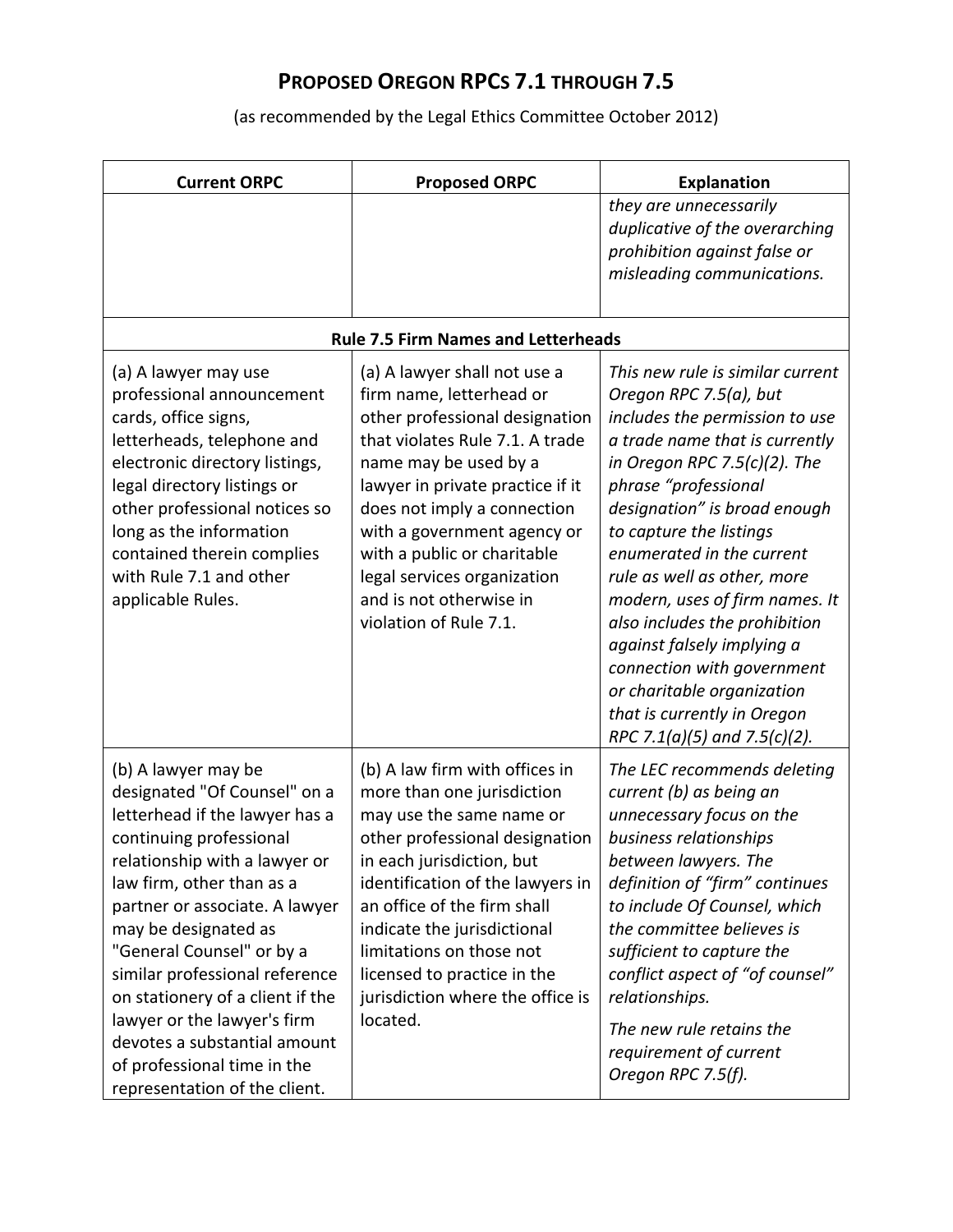| <b>Current ORPC</b>                                                                                                                                                                                                                                                                                                                                                                                                                                | <b>Proposed ORPC</b>                                                                                                                                                                                                                                                | <b>Explanation</b>                                                                                                                                                                                                                                               |
|----------------------------------------------------------------------------------------------------------------------------------------------------------------------------------------------------------------------------------------------------------------------------------------------------------------------------------------------------------------------------------------------------------------------------------------------------|---------------------------------------------------------------------------------------------------------------------------------------------------------------------------------------------------------------------------------------------------------------------|------------------------------------------------------------------------------------------------------------------------------------------------------------------------------------------------------------------------------------------------------------------|
| (c) A lawyer in private<br>practice:<br>(1) shall not practice under a<br>name that is misleading as to<br>the identity of the lawyer or<br>lawyers practicing under such<br>name or under a name that<br>contains names other than<br>those of lawyers in the firm;                                                                                                                                                                               | (c) The name of a lawyer<br>holding a public office shall<br>not be used in the name of a<br>law firm, or in<br>communications on its behalf,<br>during any substantial period<br>in which the lawyer is not<br>actively and regularly<br>practicing with the firm. | The new rule is similar to the<br>prohibition in current RPC<br>7.5(d), except that is applies<br>only to lawyer holding public<br>office.<br>Current $(c)(1)$ is essentially the<br>same as new 7.5 $(d)$ .<br>Current $(c)(2)$ is covered in<br>new $7.5(a)$ . |
| (2) may use a trade name in<br>private practice if the name<br>does not state or imply a<br>connection with a<br>governmental agency or with<br>a public or charitable legal<br>services organization and is<br>not otherwise in violation of<br>Rule 7.1; and                                                                                                                                                                                     |                                                                                                                                                                                                                                                                     | Current $(c)(3)$ is a relic of a<br>prior era and is unnecessary in<br>view of the accepted use of<br>"legacy" law firm names or<br>names that don't name any of<br>the lawyers.                                                                                 |
| (3) may use in a firm name<br>the name or names of one or<br>more of the retiring, deceased<br>or retired members of the<br>firm or a predecessor law firm<br>in a continuing line of<br>succession. The letterhead of<br>a lawyer or law firm may give<br>the names and dates of<br>predecessor firms in a<br>continuing line of succession<br>and may designate the firm or<br>a lawyer practicing in the firm<br>as a professional corporation. |                                                                                                                                                                                                                                                                     |                                                                                                                                                                                                                                                                  |
| (d) Except as permitted by<br>paragraph (c), a lawyer shall<br>not permit his or her name to<br>remain in the name of a law<br>firm or to be used by the firm<br>during the time the lawyer is                                                                                                                                                                                                                                                     | (d) Lawyers may state or<br>imply that they practice in a<br>partnership or other<br>organization only when that is<br>a fact.                                                                                                                                      | The new rule is a succinct but<br>broad statement that covers<br>much of what is currently in<br>7.5 $(c)$ , $(d)$ and $(e)$ .                                                                                                                                   |